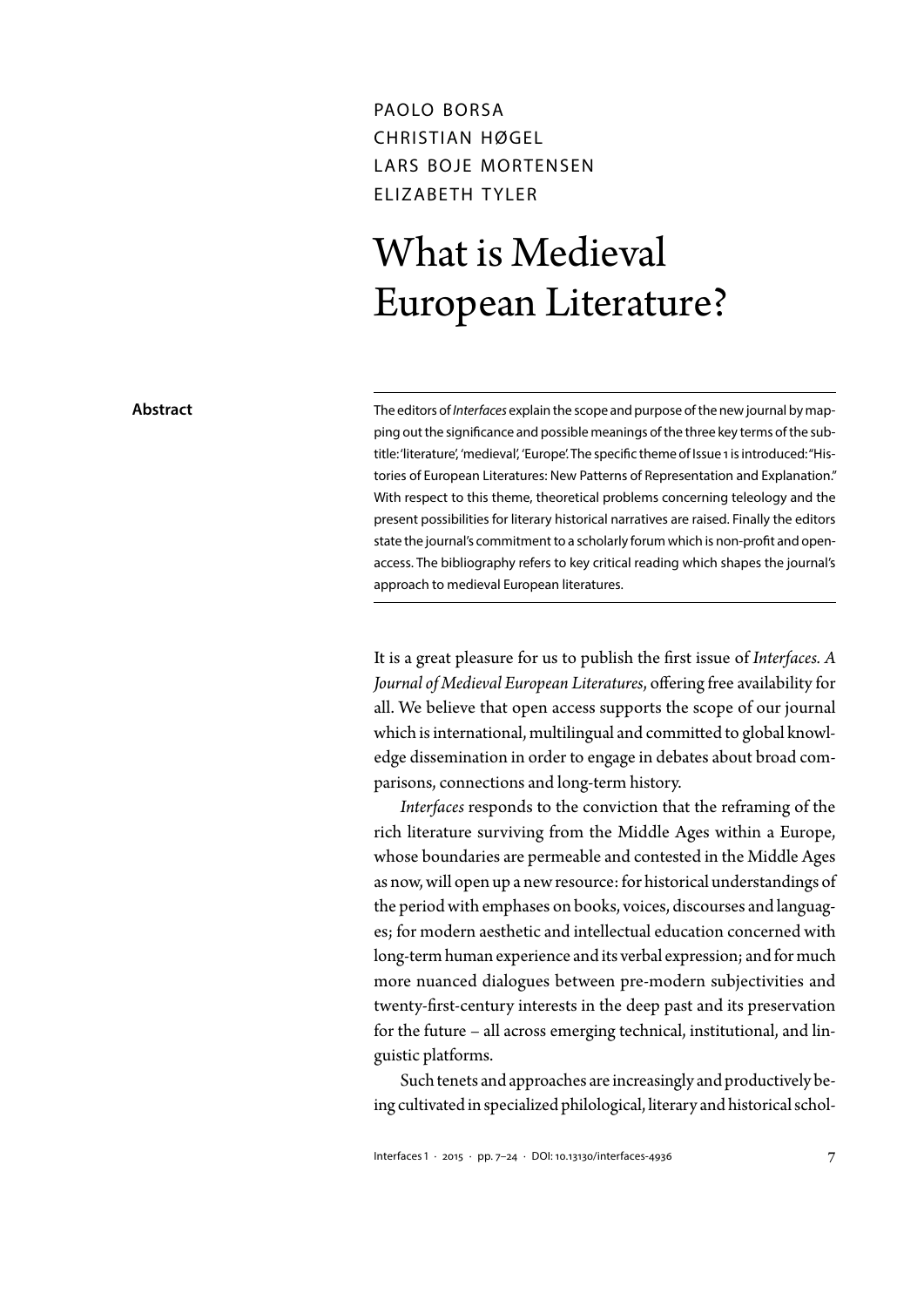arship. *Interfaces* aims to become a channel for this new thinking by establishing a forum for wider scholarly conversations across European languages and beyond national canons. In equal measure, we also want to make an imprint on future scholarship by setting up signposts legitimizing research practices which play a less specialized game: rigorous, peer-reviewed textual, historical and cultural scholarship, but of an outward-looking and wide-ranging nature which fosters discussion across specialisms; research which seeks comparisons and connections, and is driven by questions that cross traditional geographical, chronological or disciplinary boundaries. In this way we hope that *Interfaces* can contribute to reshaping the study of medieval European literatures by disclosing patterns, connections and themes which have remained uncharted or unseen in existing frameworks and we thus encourage readers to engage across the full range of each published issue. The modern study of the immense medieval textual record oscillates between the extension of the impressive edifices of the canonical few and the more basic ground-level work on lesser known pieces, with much exciting material still neglected due to anonymity, marginal language, or rigid categories of genre. *Interfaces* will display, promote and put in dialogue the entire range of medieval texts in order to contribute to a wider move away from overspecialization in academic research. Such a move, we believe, will enable both fresh and larger research questions to be seen and addressed and more meaningful participation in public debate about the cultural legacy of Europe.

The subtitle of *Interfaces* points to the journal's key categories of time, space and subject. All three concepts are modern, if not in origin, certainly in their predominant usage and meaning. This modern vantage point is underlined by our cover illustrations: the field is necessarily and fruitfully being fed by present-day concerns and modern historical imagination. Like Fontana's *Concetto spaziale*, our sphere of interest is multiple, contained within a permeable boundary and committed to crossing distances between disciplines, languages and research practices and ideologies.

## **Literature**

One of the limitations which bears heavily on literary scholarship is the term 'literature' itself. Like 'Europe' and 'medieval,' 'literature' is a powerful and evocative modern category; it both promotes some

Interfaces  $1 \cdot 2015 \cdot pp.$  7-24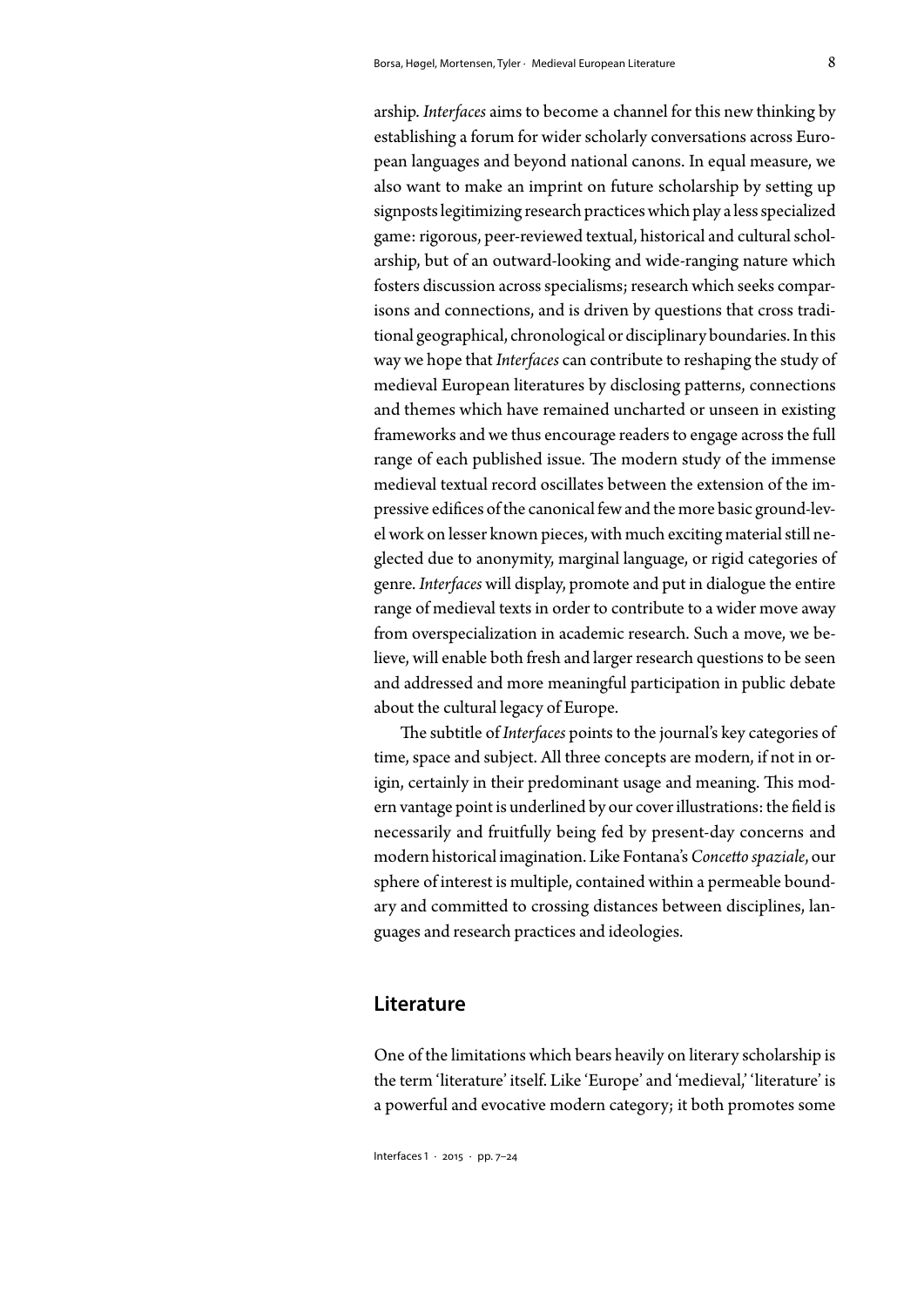medieval texts and, at the same time, conceals the complexity of medieval textual practices. Modern expectations of fiction or poetry (with a known author) only account for a minor part of medieval literature (even though sophisticated medieval discussions of fictionality, poetics and authorship abound; *cf.* Minnis and Johnson; Copeland and Sluiter; Mehtonen). The established setup of the disciplines engaged with medieval written texts (history, literature, liturgy, philosophy, philology, law, theology and more) still structures the distribution of material too rigidly when it comes to the mass of texts written, translated and copied in this period. The boundaries between edifying, critical, devotional, entertaining, practical, institutional, private, original, and derivative texts were highly fluid in the Middle Ages, although modern compartmentalizations and sensibilities still work to keep them apart. The continuum and full extent of the written texts of a given period, area or social network within medieval Europe are in need of further promotion as a fitting subject for both literary and historical scrutiny. One of the productive aspects of studying medieval literature (see also below on 'medieval') is precisely that such a long time-span with relatively few texts (but only when compared to print culture!) invites scholars to look across a wider range of discourses.

The literary study of medieval texts is itself influenced by narrower modern senses of literature as the locus of individual viewpoints and the mode of expressing ambiguity and emotions; this expectation has partly been responsible for the narrow, vernacular, poetic and fictional medieval canon. But with the growing importance of the linguistic turn and, more recently, of cultural memory studies (in which subjective and partial experience is allowed to be more constitutive of real history) literature in the very broad sense acquires new relevance. All medieval texts which have come down to us can be viewed as (written) speech acts with a purpose of persuasion, short- or long-term, and all were vying for a place in a textual and linguistic hierarchy of individual and institutional positions, poetic as well as administrative (see Karla Malette on Petrarch and Benoît Grévin on imperial rhetoric).

We obviously think and speak in modern categories, but we leave too much out of sight if we do not apply them generously or mistake our modern disciplines for more than necessary taxonomies. Consider an example, among very many: the small important treatise known as *Liber de causis* (*The Book of Causes*, *c.* 30 modern pages). Broadly regarded in the thirteenth century as the pinnacle of Aristo-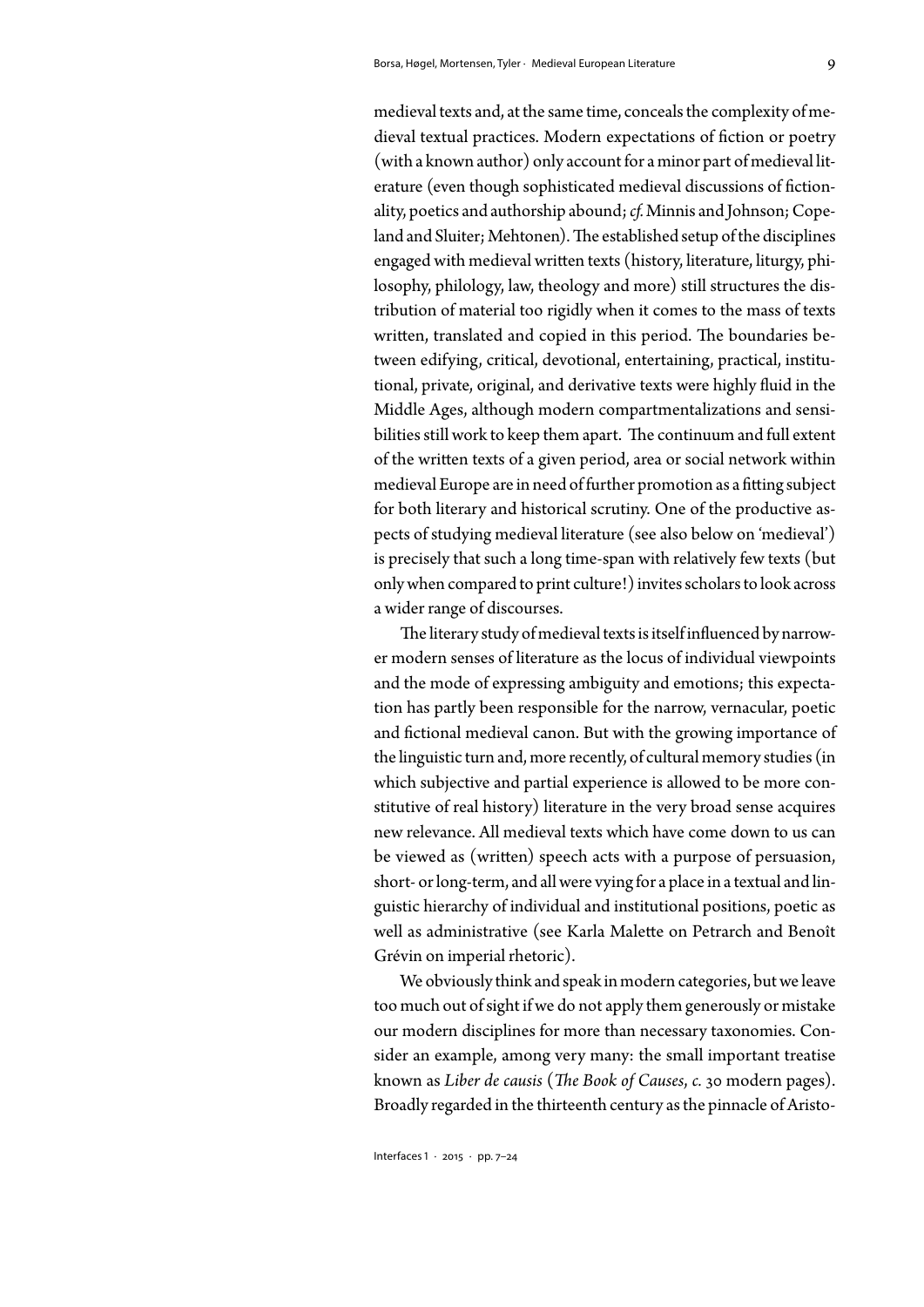tle's metaphysics, it deals with profound problems of unity, diversity and the divine intellect. In the words of Alain de Libera (198), no text illustrates better "la realité et […] la complexité de la *translatio studiorum*" (a subject taken up in this issue by Enrico Fenzi). It is now believed to have been composed in ninth-century Baghdad (probably in the circle of al-Kindī) by an anonymous scholar drawing mainly on Neoplatonic material (Proklos). It was studied in al-Andalus in the twelfth century by Jewish and Muslim scholars and translated from Arabic into Latin by Gerhard of Cremona (d. 1187) in Toledo, went on to Paris and was used by the theologian and poet Alan of Lille (d. 1202). In the thirteenth century it became a university text, promoted by Roger Bacon (d. 1294), discussed in depth by Albert the Great (d. 1280) and Thomas Aquinas (d. 1274) (who discovered its dependence on Proklos rather than Aristotle), summarized by Dante's contemporary, the political philosopher Giles of Rome (d. 1316) and frequently quoted by the learned mystic, Meister Eckhart (d. 1328), in his vernacular sermons.

In short, we are here faced with a difficult anonymous text in Latin belonging to no modern nation and to no one medieval confessional position, but one that was at many points in time during the Middle Ages at the core of learning and the quest for wisdom. Philosophical erudition, translations, commentaries, mystic texts, etc. provide more than mere background to medieval literature. For Alain of Lille and Meister Eckhart they were very much in the foreground. In the present issue the historian of philosophy, Thomas Ricklin, further explores this border zone between literature and philosophy.

Chronicles constitute another rich and distinctive group of European texts that sit uneasily between modern disciplines; until recently mostly classified as sources, chronicles are now more frequently and productively allowed literary value or relevance. This disciplinary distinction does not altogether disappear, but by suspending it, our vision includes more texts and our understanding of medieval historical narratives meets fewer obstacles (Mortensen, "Nordic"). One brief example, in which the value of cross- or nonnationalizing approaches is obvious, may be mentioned. Towards the end of the reign of Philip Augustus, around 1220, a major piece of French historical writing (*c.* 800 pages) of immense impact was composed in or around Paris. It is usually ignored in modern literary history, although it covers crusading history very competently and is a rich document of royal and aristocratic attitudes and narrative self-understanding. Attesting to its importance are fifty-one extant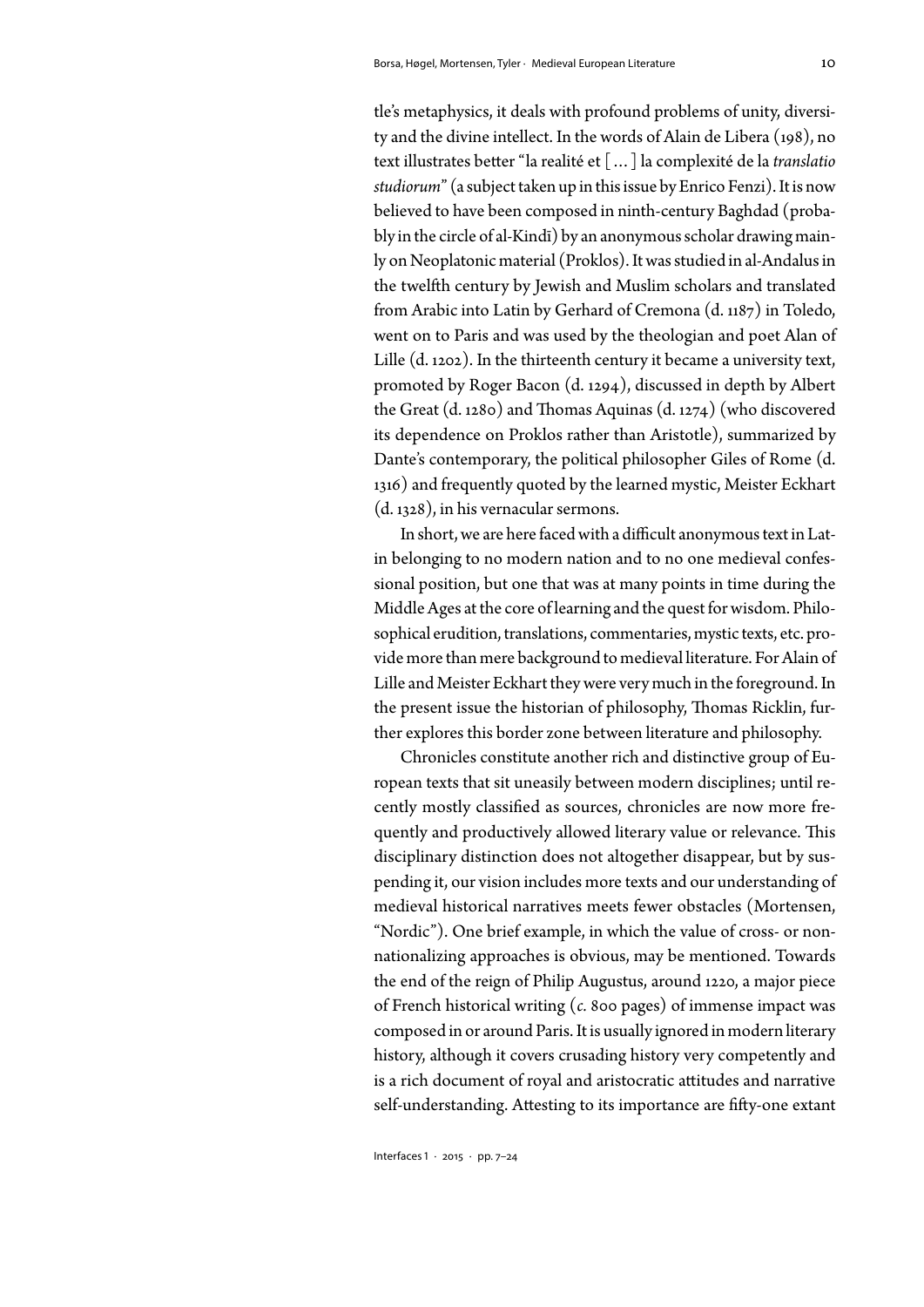pre-1500 manuscripts, plus further adaptations in Catalan, Galician-Portuguese and Castilian, the last of which (from the end of thirteenth century) mixes in prose versions from the French crusading epic cycle (Dominguez, "Circulation" 42-43). We speak here of the text known as the *Éracles*, an adaptation (sometimes with updates) of William of Tyre's masterful Latin chronicle of the Crusades and the kingdom of Jerusalem (composed from *c.* 1170 up to its abrupt end in 1184). Through the French adaptation, William of Tyre's chronicle became the main vehicle of the early crusading story world for the rest of the Middle Ages throughout Latin Europe. The *Éracles*, however, has failed to attract broader attention, no doubt because of its secondary status as literature and as a historical source, its anonymity, and its lack of modern national affiliation (it still only exists in an unsatisfactory nineteenth-century edition by Paris, *cf.* Issa; Handyside). However, it remains a high quality work of great contemporary significance which is most productively understood in the intersection between history, philologies, and literature.

Despite its literary inventiveness, the Middle Ages retained to a very large extent ancient taxonomies when discussing literature, even though new labels did arise. Poetics and literary theory often lag behind actual use and production, and some types of texts, *e.g.* liturgical texts and much of hagiography, have only recently been considered as part of literary and historical accounts. The story of *Barlaam and Ioasaph/Josafat* is still widely unknown, despite the obvious interest it offers the modern reader. Originally a life of Buddha from India, the story succeeded, through a sequence of translations both to the west and east of its place of origin, in becoming one the best known stories throughout Europe as a Christian saint's life (Cordoni; Uhlig and Foehr-Janssens). Its status as translation (into Greek, Latin, Church Slavonic, Hebrew, Arabic, Georgian, French, German, Old Norse, English and many other languages of both East and West) has barred it from being included seriously in literary studies, just as its Muslim and Christian draperies for centuries concealed its basically Buddhist teaching. It is the aim of *Interfaces* further to introduce such medieval texts into discussions that are not hindered by conceptual boundaries of the past, be they medieval or more modern, and likewise to take a critical stance towards our contemporary frames of reference, and their preoccupations.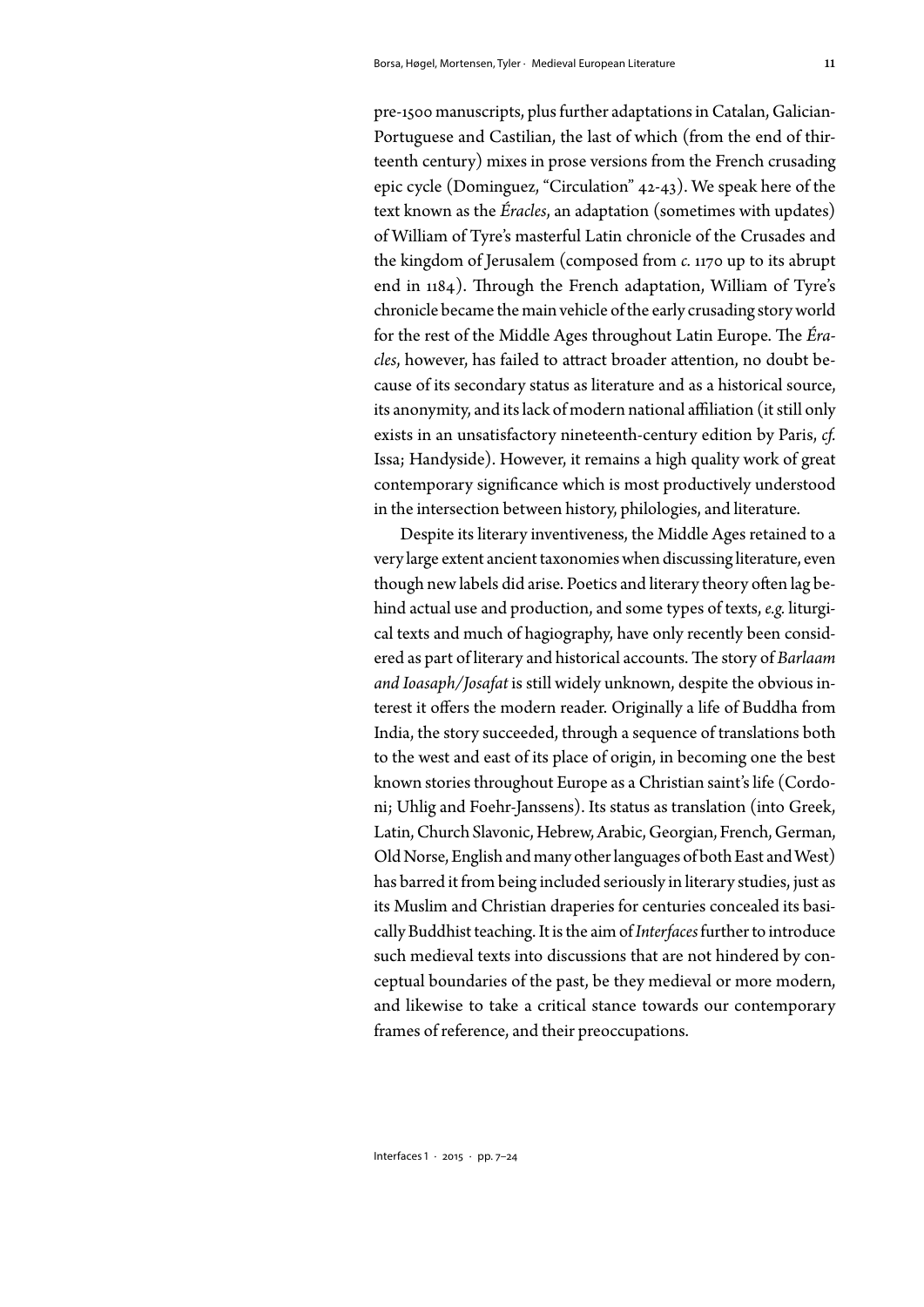## **Medieval**

Even more obviously than 'literature' or 'Europe,' the terms 'medieval' and 'Middle Ages' are necessarily post-medieval formulations. There are many reasons for scholarly unease with the category 'medieval:' theoretical debates about periodization and about the increasing application of 'medieval' to non-European cultures, and specific anxieties both about the meaningfulness of the medieval period and about the popular image of the Middle Ages stand out. Without putting those concerns aside, indeed on the contrary, while inviting contributions which interrogate the category 'medieval,' *Interfaces* sets out to include within its remit a wide chronological range, from *c*. 500 to *c*. 1500. At one end, such a range deliberately blurs the line between Late Antiquity and the Middle Ages, which is in any case unproductive for Byzantine Studies. At the other end, the late Middle Ages and the early Renaissance can be easily crossed in the West, and the early centuries of the Ottomans included in the East.

It is when looking at the material culture of writing that the Middle Ages takes on a coherence as the age of the manuscript codex, already introduced before the fourth century and then gaining in importance until the Gutenberg parenthesis (Pettitt), the period from *c*. 1450 to *c.* 2000 when the fixity of print was the supreme privileged carrier of texts. If so our field, the European, remains medieval a bit longer than areas further east in Asia, where print was introduced centuries earlier (but without the same dynamic effects of volume and distribution that moveable type technology had almost immediately in Europe).

If the introduction of print in Europe, with Latin script soon followed by that of Greek, and later also by Hebrew and Arabic, marks the end of our period, it is important to note that it had already been prepared for, or even forced into being, by an increase in writing in the centuries before. The exponential rise in the production of books within this period is a fundamental development across Europe during the high and late Middle Ages. As Eltjo Buringh has shown in compiling tentative statistics for survival rates of manuscripts with Latin script, the crucial dynamics of the twelfth and thirteenth centuries bear clear witness to the growing importance of written communication, and the fourteenth and fifteenth centuries display an extraordinary output, facilitated also by paper codices (especially in the fifteenth century). These last two centuries of the Western Middle Ages produced, according to the estimate, a staggering eight mil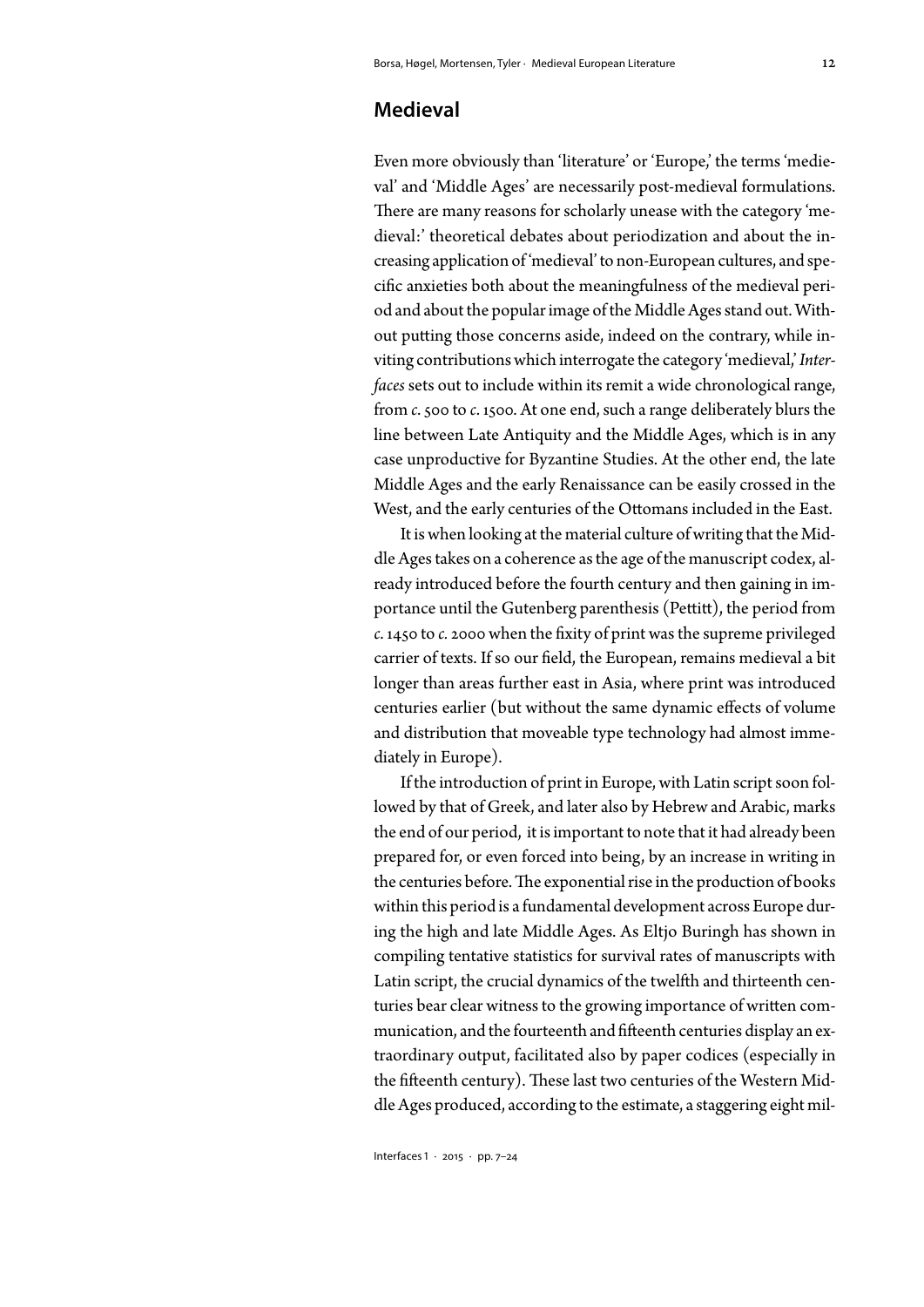lion copied books, that is about four fifths of the entire accumulated output from *c*. 500 to *c*. 1500. In this regard, it is instructive to compare the figures generated for the eighth century  $(44,000 \text{ volumes})$ with those of the thirteenth (nearly 1,800,000). Although these are rough and difficult estimates, and in this case only based on Latin script books, there is little doubt that output followed the same dynamic patterns from the twelfth century on in Greek, Hebrew, and Slavonic literatures; the very steep rise constitutes a most profound change that cuts medieval literary history in basically two periods with a dividing line somewhere between *c.* 1100 and 1300. That the place of the written word played such a radically different role (amidst many other changes) in the early and late Middle Ages underscores the profound diversity over time across the medieval period (see Müller in this issue). Fundamental to our conceptualisations of the medieval codex copied by hand is the still very recent move of our late modernity from millions of printed books to innumerable fluid web pages. Media revolutions, now centrally including the written word, make a fuller understanding of the late medieval revolution the more crucial and enable us to see it from new angles.

From an heuristic point of view, the Middle Ages have a distinct advantage on which *Interfaces* intends to capitalize. Although we have specialisms within the period *c*. 500 – *c*. 1500, medievalists are trained to situate their work within this wide chronological span and to engage critically with debates and texts across it. Indeed, the habits of the national philologies mean that chronological breadth is more common among literary scholars than geographical breadth. The intellectual discipline of chronological range positions medievalists to make a strong contribution in moving away from overspecialization and towards collaboration and long-term history.

#### **Europe**

Since Antiquity, Northwest Eurasia has been known as 'Europe.' This concept was widely available in the Middle Ages, most obviously in Orosius's *Historiae Adversum Paganos*. Drawing on classical models, the fifth-century historiographer, a Roman from what is now Spain, writing at the behest of Augustine of Hippo, a Roman from what is now Algeria, described the contours of Asia, Africa and Europe in extensive detail.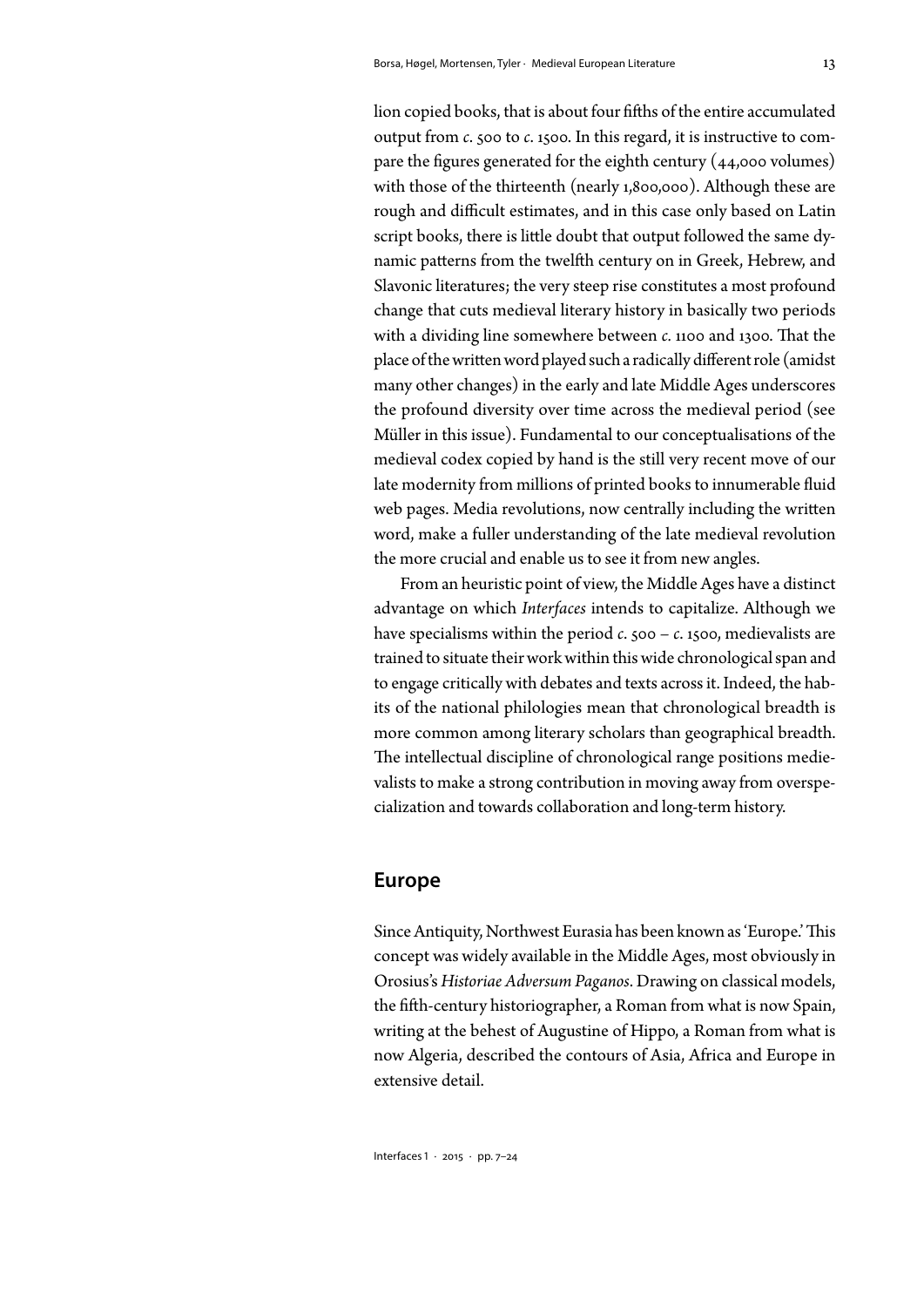Orosius's geographical view of Europe was capacious. The Atlantic Ocean defined a clear boundary in the West, while in the East, where Europe meets Asia, boundaries were more ambiguous. Orosius invoked the mythic Riphaean mountains as he sketched a Europe bounded by the River Don, extending from the Arctic Sea to the Black Sea. He situates Asia Minor between Europe and Asia, certainly not part of Europe, but not quite fully part of Asia either. In the South, the islands of the Mediterranean are ascribed neither to Europe nor Africa but to the space between.

Alongside its scope, the later circulation and translation of Orosius's text make the *Historiae* an example of and figure for the wide range of people who had a stake in Europe in the Middle Ages. The *Historiae* was the most widely circulated text of ancient history in the West throughout the Middle Ages. It was translated into languages as representative of the diversity of Europe as Old English, Arabic and Italian. The *Old English Orosius* may have been produced in the multilingual court of Alfred the Great (d. 899), with its scholars from Wales, Frankia, Saxony and Ireland, while the *Kitāb Hurūshiyūsh* was translated from a copy of the Latin text given to the Caliph of Cordoba, 'Abd al-Rahmān (d. 961) by the Byzantine Emperor Romanos .II (d. 963). In the thirteenth and fourteenth centuries it was adapted and translated into French (in the aristocratic environment of the *Histoire ancienne*), Italian, and Aragonese. The Italian version was made in a civic context in Dante's Florence by Bono Giamboni (on Orosius in the Middle Ages see Mortensen, "Diffusion"; Christys;and Sahner).

Orosius's *Historiae* show us the movement of a text across time, space, beliefs, languages and social contexts, the shared Greco-Roman inheritance of Christians and Muslims, and the social networks that created these interconnections not only within Europe but between Europe and her neighbours and their neighbours. Yet, despite the availability of the idea of Europe, it was only rarely deployed in political and cultural terms in the Middle Ages. In Byzantium 'Europe' (and 'Asia') was commonly used to indicate direction when crossing the Bosporus/Dardanelles, but only acquired any cultural reference late, as witnessed to some extent in the fifteenth-century historian Laonikos Chalkokondyles, who uses it to denote the powers west of Byzantium. When and if the term was deployed in the West, it generally denoted Latin Christendom, centred on what is now France, Germany and Northern Italy (the old Carolingian Em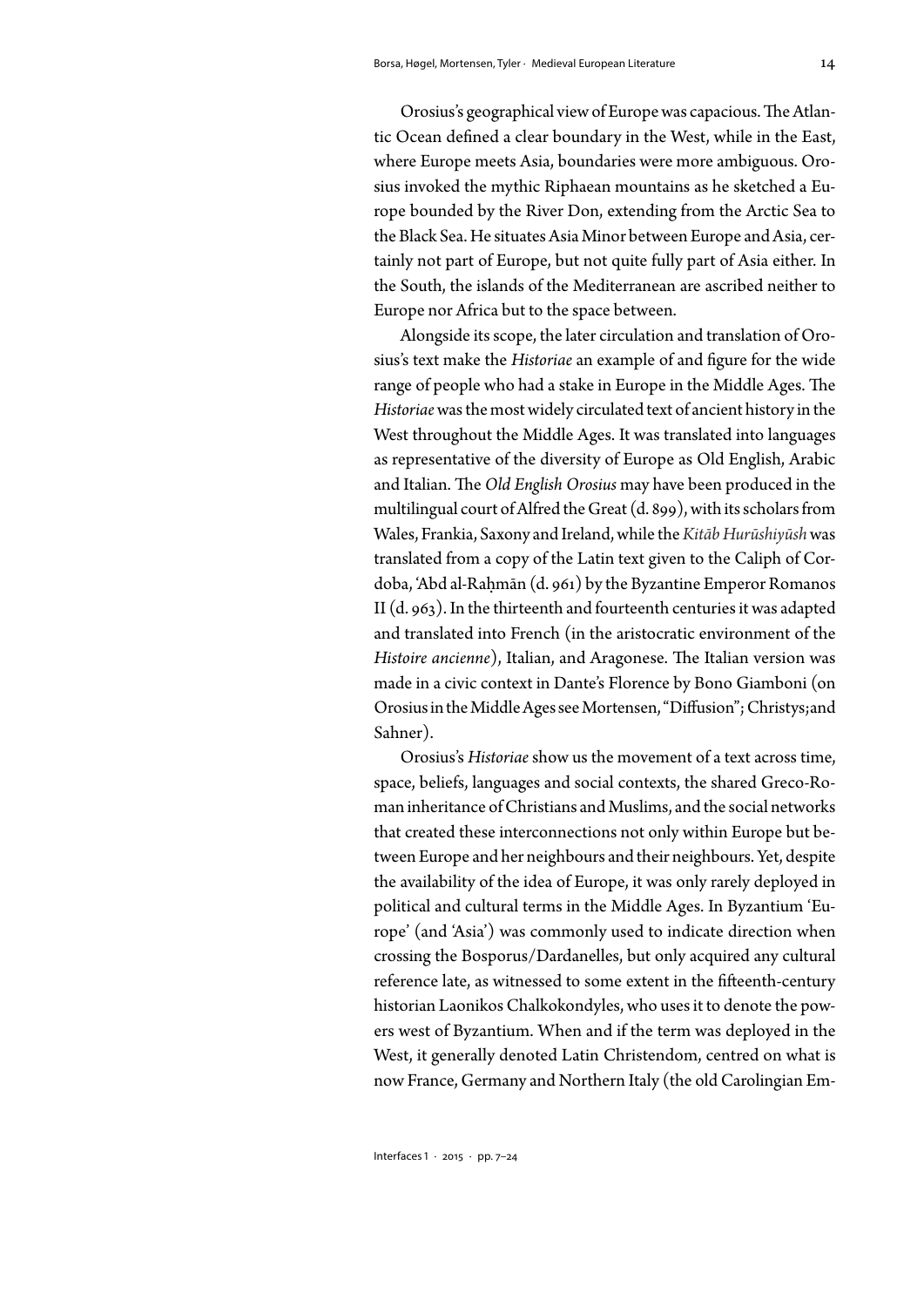pire) and understood in exclusive, hegemonic or normative terms (Reuter; Bartlett).

These dichotomies between the capacious Europe we see by following Orosius's *Historiae*, the exclusive Europe of Latin Christendom, and the situation of Byzantium as the meeting point of Europe, Asia and – in some centuries – Africa, not only remain with us today but have become politically pressing and sensitive, particularly in the context of the expansion of the EU and migration. The accession of Greece and of countries formerly in the Soviet Bloc, the exclusion of Turkey, conflict with Russia, the issue of internal (re)colonization (from Greece to Ireland), the status of minorities and migrants, and resistance to centralization in the UK and Scandinavia all mean that Europe is a strong but deeply contested idea in contemporary discourse. Modern politics *do* inevitably inform the accounts we give of the Middle Ages and their literary and linguistic heritage; for that meeting of modern and medieval to be constructive, Europe must be negotiated with self-awareness. Thus, while *Interfaces* takes a broad view of European literary cultures and their wider connections in the Middle Ages as its object of study, it does not take Europe – whether an antique geographical term, a medieval discourse of exclusion, or a modern polity – as a self-evident frame of reference. Rather, *Interfaces* aims to explore not only the literary cultures of medieval Europe and their place in a wider world, but also the value of Europe as a framework for the study of medieval literature.

European paradigms for medieval literature open up many new vantage points. Most obviously, they offer alternatives to the potential narrowness and exceptionalism of nationalizing literary history. Recent work on multilingualism (see Kragl in this issue; Tyler), on French as a European rather than national language (see Gaunt in this issue), on Alexander the Great (Gaullier-Bougassas), the use of Slavonic in both the Catholic and Orthodox rites (Verkholantsev), the interaction of Latin, Syriac and Georgian models with Byzantine hagiography (Efthymiadis), and the itineraries of late medieval literary cultures (Wallace) attest to the productiveness of Europe. A European level of analysis can also enable medieval studies to contribute more fully to wider work on the place of pre-modern cultures in the developing field of global literature. Here examples include the opening up of the shared Greco-Roman heritage of the Latin West, Byzantium and Islam, the place of Arabic and Hebrew as languages of Europe, and the role of the Silk Route in the exchange of stories and learning in the continuous Afro-Eurasian space. In the specific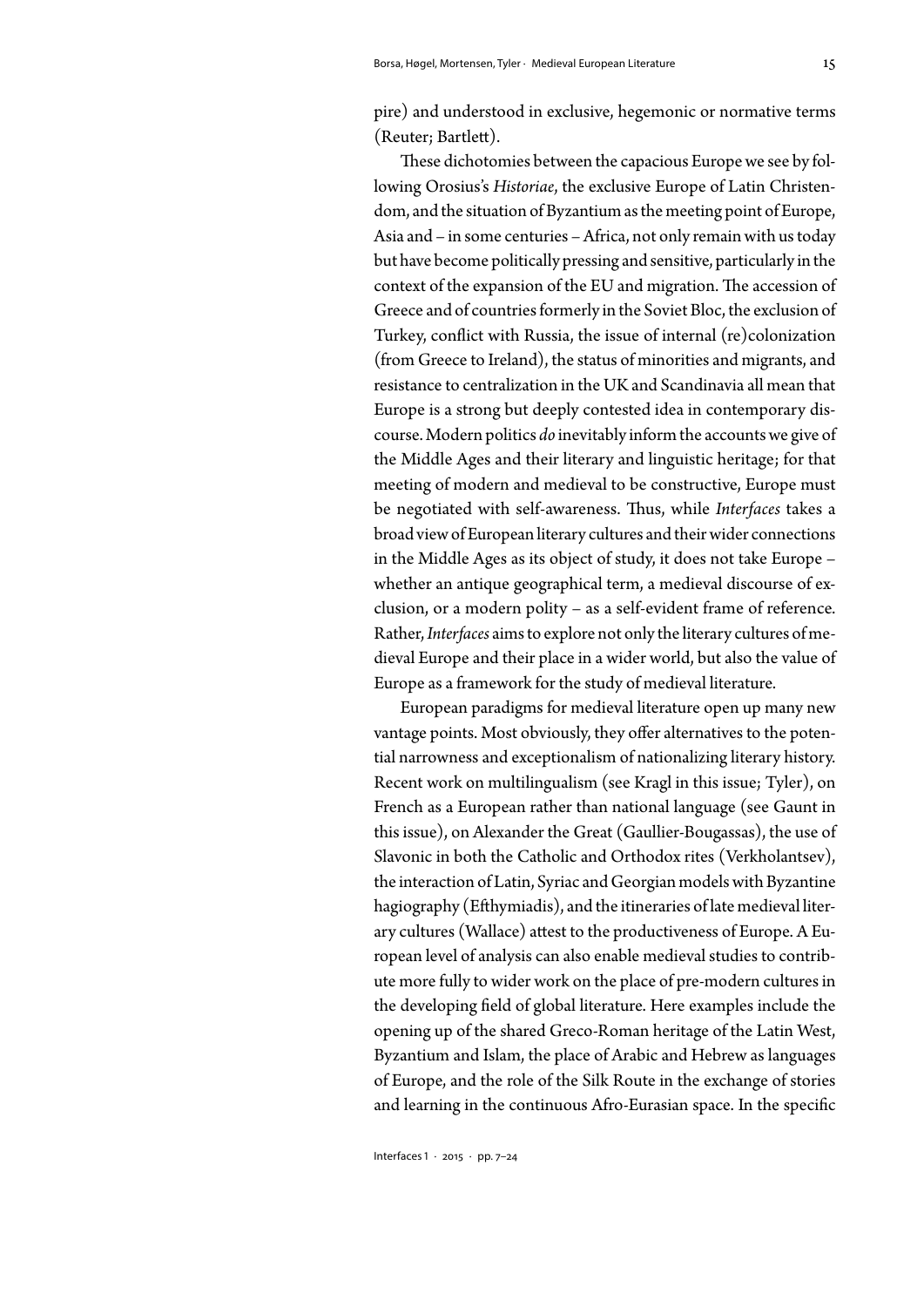modern context of global English and the potential risk that the most canonical of medieval English texts and authors – *Beowulf* and Chaucer, most obviously – will stand in for medieval literature, the need to have richer European narratives to tell about medieval literature becomes all the more urgent.

*Interfaces* aims to foster methodological and theoretical innovations and reflections which build on and work between the frameworks of the national philologies. World literature is an obvious disciplinary inspiration, even if we proceed from a regional frame, drawing on both literary and historical practices. Comparative literature has been incisive in exposing shared dimensions of national literary canons while at the same time making what is distinctive apparent. Recent theorizing of entangled history, with its emphasis on interconnections, can situate comparativism within a more social framework and offer greater possibility for explanation of commonality and divergence. Critically, interconnections neither presuppose integration nor diversity within Europe, nor are they rooted in a paradigm of rigid notions of 'otherness' when looking across Europe, Asia and North Africa. European frameworks too invite work that steps out of overspecialised notions of expertise and work which is collaborative. Furthermore, European frameworks demand multinational and multilingual contributors and collaborators, from within and beyond Europe. Where national philologies project the modern nation into the past, *Interfaces* sees a challenge for European literary study in avoiding the simple replacement of methodological nationalism with methodological Europeanism, as is so often the case, especially and most explicitly when it is institutionalised by EU funded research. It should be made explicit that for *Interfaces* our concern with Europe does not presuppose a focus on European identity, but simply that a topic cannot be contained within the parameters of the national philologies. This might include work on a region that is either within Europe or includes part of Europe, *e.g.* the Baltic or the Mediterranean, or theme, such as 'Love,' 'Empire' and 'Classical Reception,' the subjects of future issues of this journal.

In the final analysis, it is essential that national and European approaches work together. Most medieval literary scholars are trained in and teach in institutional structures invested in the national philologies. These structures show little sign of changing. If anything, as the teaching of foreign languages (other than English) retreats and the medieval stages of literature and language receive reduced attention in general studies programmes, being shaped within a single phi-

Interfaces  $1 \cdot 2015 \cdot pp.$  7-24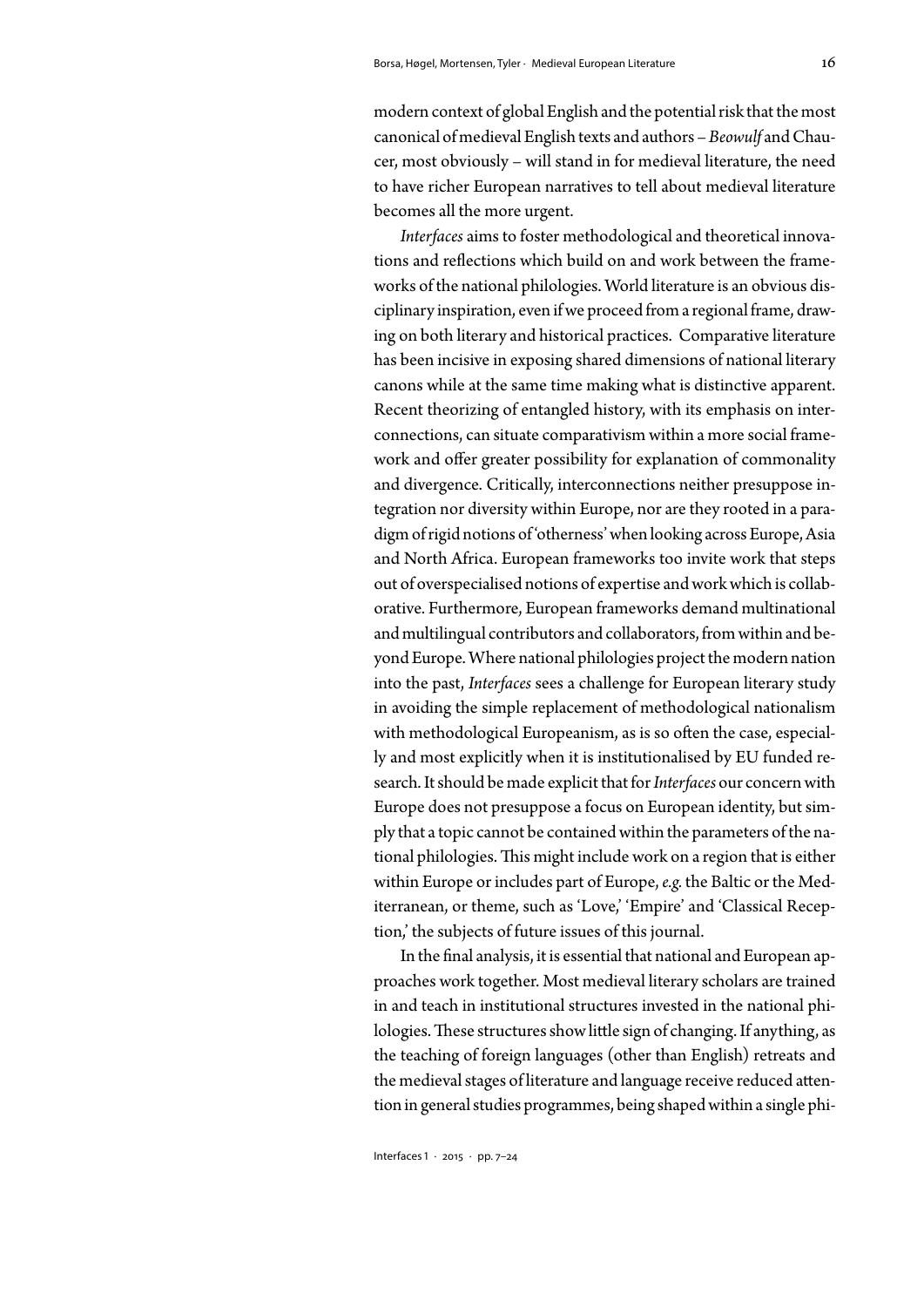lology is becoming more entrenched. The challenge becomes to teach the medieval literary past of a single language, often known only in translation, as participating in wider cultures, be that Europe, the Mediterranean or the Silk Route, for example. As our own world becomes quickly more global, *Interfaces* sets out to encourage dialogue between national, European, western and non-western readings of medieval literature. Addressing the European enables the study of medieval literature to contribute to the understanding of the complex layering of local, national, regional and global identities experienced in the contemporary world.

## **New Patterns of Representation and Explanation**

Interfaces opens with a thematic issue called *Histories of Medieval European Literatures: New Patterns of Representation and Explanation*. Through this focus – and our contributors' quite different responses to the challenge – we have set out to stimulate reflections on the basic dynamic between research object and research agenda. Standard literary history, even when it does not use the terms 'representation' and 'explanation,' operates by displaying and describing a long series of objects (representation) and establishing links or breaks between them (explanation).

An important premise for such a discussion is that by 'Histories of Literatures' we are not primarily thinking of all the existing single or multivolume works at hand, but rather of the practices they reflect and support: in teaching, in anthologies, in translations, in library and bookshop taxonomies etc. We embrace the recent (chastened) return to literary history which is able to recognize the epistemological, heuristic and communicative value of narratives of the past. Much has definitely been learned from the intellectual rejection of literary history (*e.g.* Conrady; Perkins; Gumbrecht, "Histories") and our emphasis on histories (plural) is important; it is simultaneously open to contingency, conscious of teleology (*cf.* below), but ultimately constructive rather than deconstructive in its approach to the past (*cf.* Grabes and Sichert; excellent analysis of the epistemology of historical writing with a different terminology by Munslow, *Narrative*; *History*). To dismiss the relevance or feasibility of literary history is a luxury scholars already steeped in literary history can perhaps afford (at least theoretically), but this move prevents commu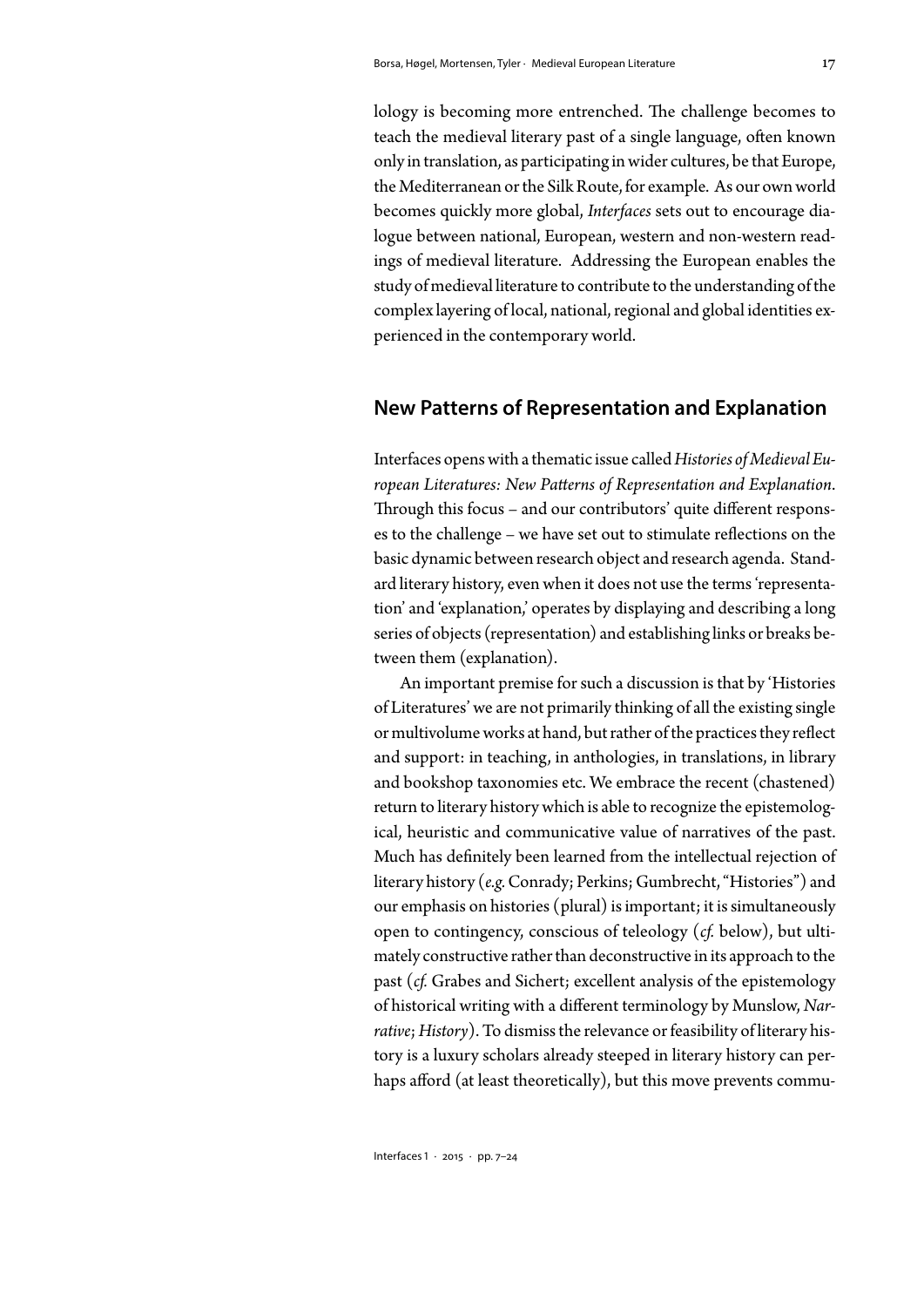nication beyond specialists circles, whether to other scholars and students, or outwards to a wider public.

Admitting the relevance of literary history in this sense, we are still faced with the connection between setting up a selection of works for scrutiny on the one hand, and asking research questions to make wider sense of them on the other. In the nationalizing philological practices of medieval literary history the selection remains defined by language (sometimes with openings to other languages, especially Latin in Western and Greek in Eastern Europe) and with an observant eye to the boundaries of the given modern state. Now that alternative, non-nationalizing points of departures are considered, the research agenda suddenly becomes very urgent: when the selection of works for representation is no longer given, the *explanandum* becomes both more open and more powerful. This is exactly what is at the heart of the deep structural problems in Czech, French, and Byzantine literary histories as diagnosed by Pavlína Rychterová, Simon Gaunt, and Panagiotis Agapitos and discussed by David Wallace in his *Afterword*: once a wider or different selection of texts appears on the horizon (in other languages, outside the modern nation, in other registers), the formulation of new structures and narratives – new explanations – has the potential to lead to innovative insights. From a different position, that of modern comparative literature, Sven Erik Larsen offers an analysis of the same dynamic, namely of the move from quite rigid national canons and the kind of comparative reasoning they foster to much more diverse interdisciplinary and multi-methodological approaches in which the horizons of texts have become global.

Another version of this dynamic is explored by Ryan Szpiech, Karla Mallette, Stephan Müller and Florian Kragl, who all attempt to dispel certain modern categorizations, genealogies or metaphors which have overemphasized the emerging new (visible in hindsight) and marginalized the contemporary medieval perspective of what the authors or works in question were trying to accomplish.

This brings us to a final key problem of any concept of literary history, whether national, cross-national, European or other: teleology. Teleology is easy to denounce in some forms (for instance nationalizing and Europeanizing in a deterministic version). But following Arthur Danto's insights (with an adjustment of his terminology in *Narration and Knowledge*), teleological narratives are not only unavoidable, they are necessary for any kind of historical understanding. Although we are always operating with multiple possible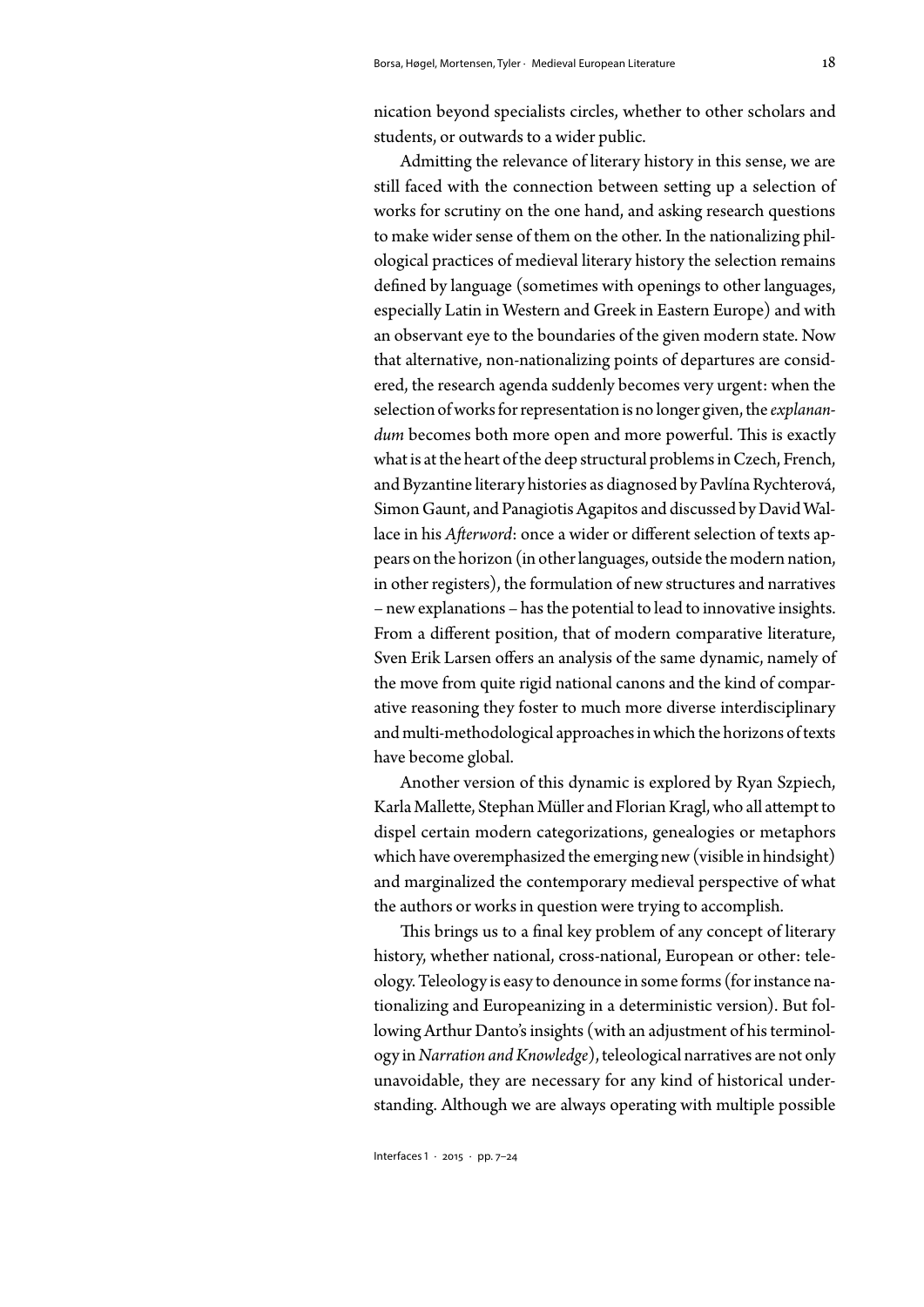developments seen from a certain time and place, we can only write and understand retrospectively. Sentences like 'this was the first time love had been analysed in lyrical form,' or 'this would become the standard novella structure in the fourteenth century,' or 'this work found few readers and was forgotten until the Renaissance,' are normal narrative sentences written with hindsight, and they are the ones that make the longer lines – in *our* direction – of literary history identifiable and understandable. Important new attitudes, features, and modes of writing may have been completely surprising, unsuspected and unexplainable when they happened (like many other historical phenomena), but *to us* – whatever our place and position in the present – they changed forever the significance of what went before them.

Historical narratives, including literary history, are teleological and they must be; they can, however, still be written without any assumption of necessary development. A distinction could be drawn between epistemological and ideological teleology, of which the latter is now usually strongly condemned (as in Hutcheon), but the two sides are obviously also connected, with an ideological position always being involved (*cf.* Habermas; Fokkema and Ibsch). Teleology should not be avoided, but it is of course crucial to reflect on the subjects and substance of change in any new narrative. It can no longer be only national characteristics tied to the national languages, nor can it be idealized literary genres (*cf.* Gumbrecht "A Sad and Weary Story" on the failure of both principles in the *Grundriss der Romanischen Literaturen*). It is in the choice of regions, materials, languages, periods, types of contexts and historical questioning (and more) that new ideas and practices of European literary history must strike a balance between epistemological and ideological teleology, obviously including reflections on the position from which we now select, categorize, evaluate, represent and explain medieval works. We are delighted to offer our readers a range of such positions from the start in our first collection of articles and are looking forward to receiving contributions which pursue the theme of literary history directly and indirectly in subsequent issues. Literary history, however conceived and practiced, is an act of teleology which insists that the past remains integral to the present, just as the present is integral to the past.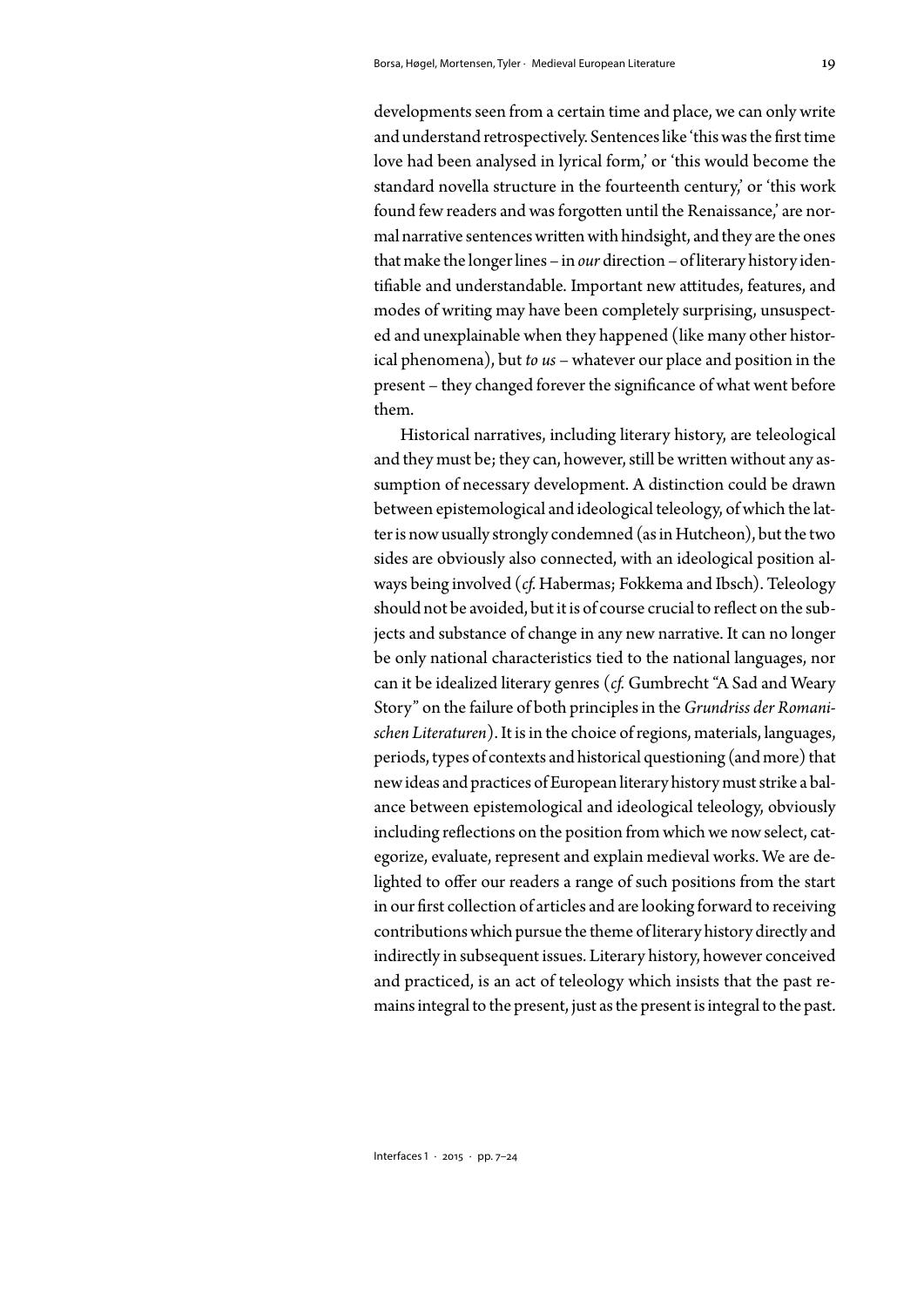# **Policies and Platforms**

*Interfaces* is a peer-reviewed, open-access journal. It does not charge either submission or publication fees nor article-processing expenses and it provides immediate access to its content, on the principles that publicly funded research should be free and widely disseminated and that making research freely available supports a greater global exchange of knowledge and fosters advance in learning. Furthermore, in order to promote the continued linguistic diversity of medieval literary study, we publish across five European scholarly languages: French, German, Italian, and Spanish as well as English. The individual volumes of *Interfaces* can be downloaded in full to encourage reading across the range of each issue.

*Interfaces* was initiated by the [Centre for Medieval Literature](http://sdu.dk/cml) (University of Southern Denmark and University of York) with a grant from the [Danish National Research Foundation](http://dg.dk) and is published by the University of Milan through its [digital platform for](http://riviste.unimi.it)  [open-access journals](http://riviste.unimi.it). The Milan platform is based on Open Journal System (OJS), an open-source software designed and created by the [Public Knowledge Project](https://pkp.sfu.ca/) and licensed under a GNU General Public License. OJS complies with the Open Archives Initiative Protocol for Metadata Harvesting (OAI-PMH), a protocol developed by the [Open Archives Initiative](http://www.openarchives.org/) and used to harvest the metadata descriptions of the records in an archive. Providing standards and interoperability, the technical infrastructure of *Interfaces* fosters dissemination and searchability of the research results, as recommended by the European Commission Communication ["A Digital Agen](http://eur-lex.europa.eu/legal-content/EN/TXT/%3Furi%3DCELEX:52010DC0245R%252801%2529)da for Europ[e."](http://eur-lex.europa.eu/legal-content/EN/TXT/%3Furi%3DCELEX:52010DC0245R%252801%2529) Moreover, the mechanisms, infrastructure, and software solutions of the University of Milan enable long-term preservation of research results in digital form, as required by the "Comis[sion Recommendation of 17.7.2012 on access to and preservation of](http://eur-lex.europa.eu/legal-content/EN/TXT/%3Furi%3DCELEX:32012H0417)  [scientific information."](http://eur-lex.europa.eu/legal-content/EN/TXT/%3Furi%3DCELEX:32012H0417)

#### Acknowledgements

In publishing Issue 1 of *Interfaces. A Journal of Medieval European Literatures* we would like to thank a number of people and institutions who have helped us in designing, developing, and bringing the project to fruition: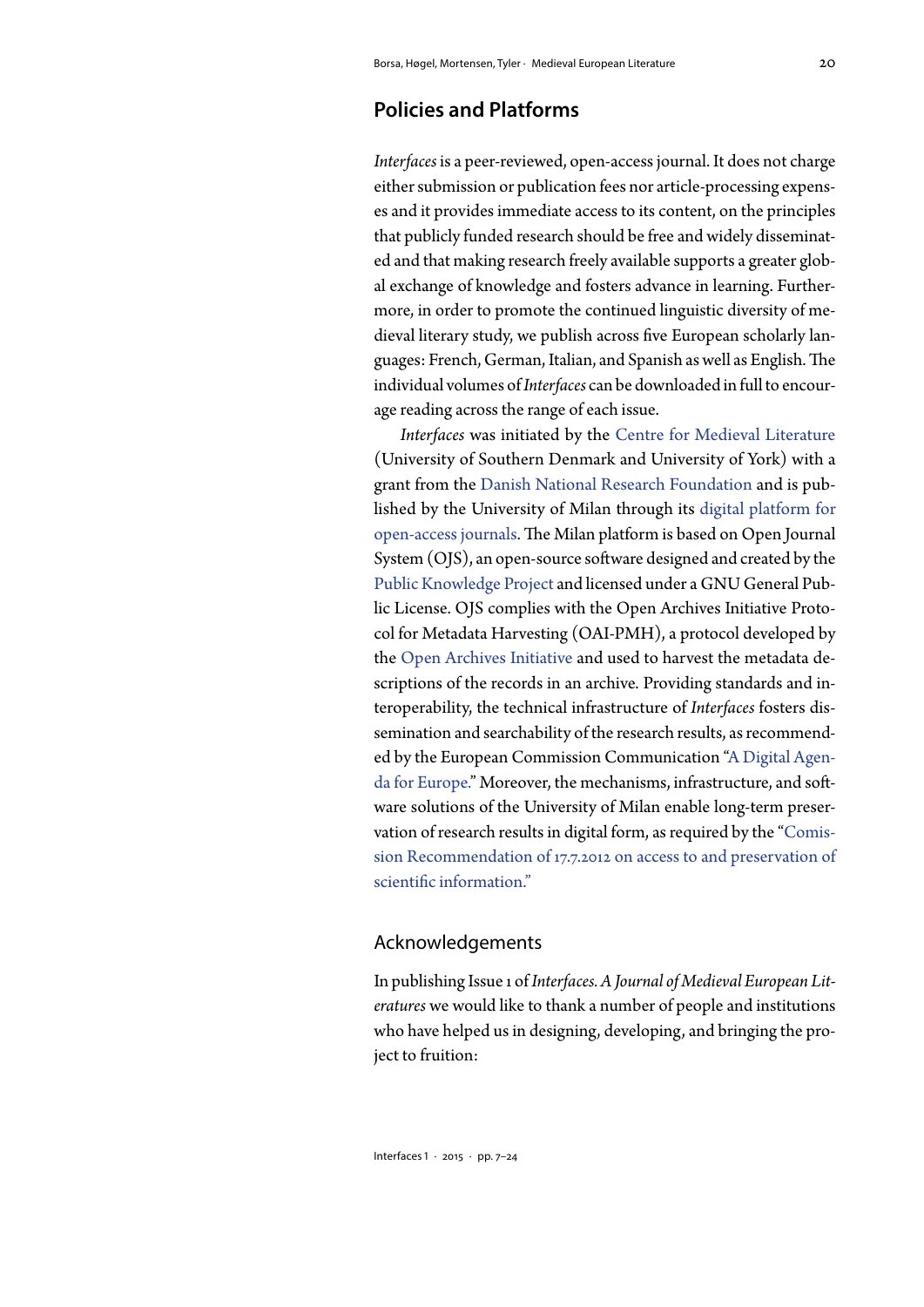– Venetia Bridges and Réka Forrai, the splendid editorial staff of *Interfaces*

– The members of the Editorial Board of *Interfaces*: Panagiotis Agapitos (University of Cyprus), Enrico Artifoni (University of Turin), Paolo Chiesa (University of Milan), Michael Cooperson (University of California, Los Angeles), Jane Gilbert (University College London), Mayke de Jong (Utrecht University), Karla Mallette (University of Michigan), Máire Ní Mhaonaigh (University of Cambridge), Stephan Müller (University of Vienna), Guðrún Nordal (University of Iceland, Reykjavik - Árni Magnússon Institute for Icelandic Studies), Susana Torres Prieto (IE University, Madrid), Michael Rand (University of Cambridge), Michael Roberts (Wesleyan University), Pavlína Rychterová (University of Vienna), David Wacks (University of Oregon), and David Wallace (University of Pennsylvania)

– The authors and the anonymous reviewers of the first issue

– Paola Galimberti and Anna Marini of the Ufficio Pianificazione Organizzativa e Valutazione of the University of Milan, for their technical and legal support

– Marco Cavicchioli and Ilaria Corvina of Shiroi Studio, Milan, who designed the *Interfaces* website

– Carl Zakrisson of Polytype, Copenhagen, who designed the *Interfaces* page layout

– The Dipartimento di Studi letterari, filologici e linguistici of the University of Milan and its former and present heads, Fabrizio Conca and Alfonso D'Agostino

– The Danish National Research Foundation

– The Fondazione Lucio Fontana, Milan, for giving *Interfaces* the permission to use Lucio Fontana's *Concetto Spaziale* (1968: waterbased paint on canvas, 73 x 92 cm; cat. gen. 68 B 16) as cover illustration for Issue 1.

#### **Bibliography**

Akbari, Suzanne Conklin and Karla Mallette, eds. *A Sea of Languages: Rethinking the Arabic Role in Medieval Literary History*. Toronto: University of Toronto Press, 2013. Ankersmit, Frank. *Historical Representation*. Stanford: Stanford University Press, 2001.

Bartlett, Robert. *The Making of Europe: Conquest, Colonization and Cultural Change: 950–1350*. London: Allan Lane, 1993. Bonfil, Robert. "La lecture dans les communautés juives de l'Europe occidentale au Moyen Ages." *Histoire de la lecture dans le*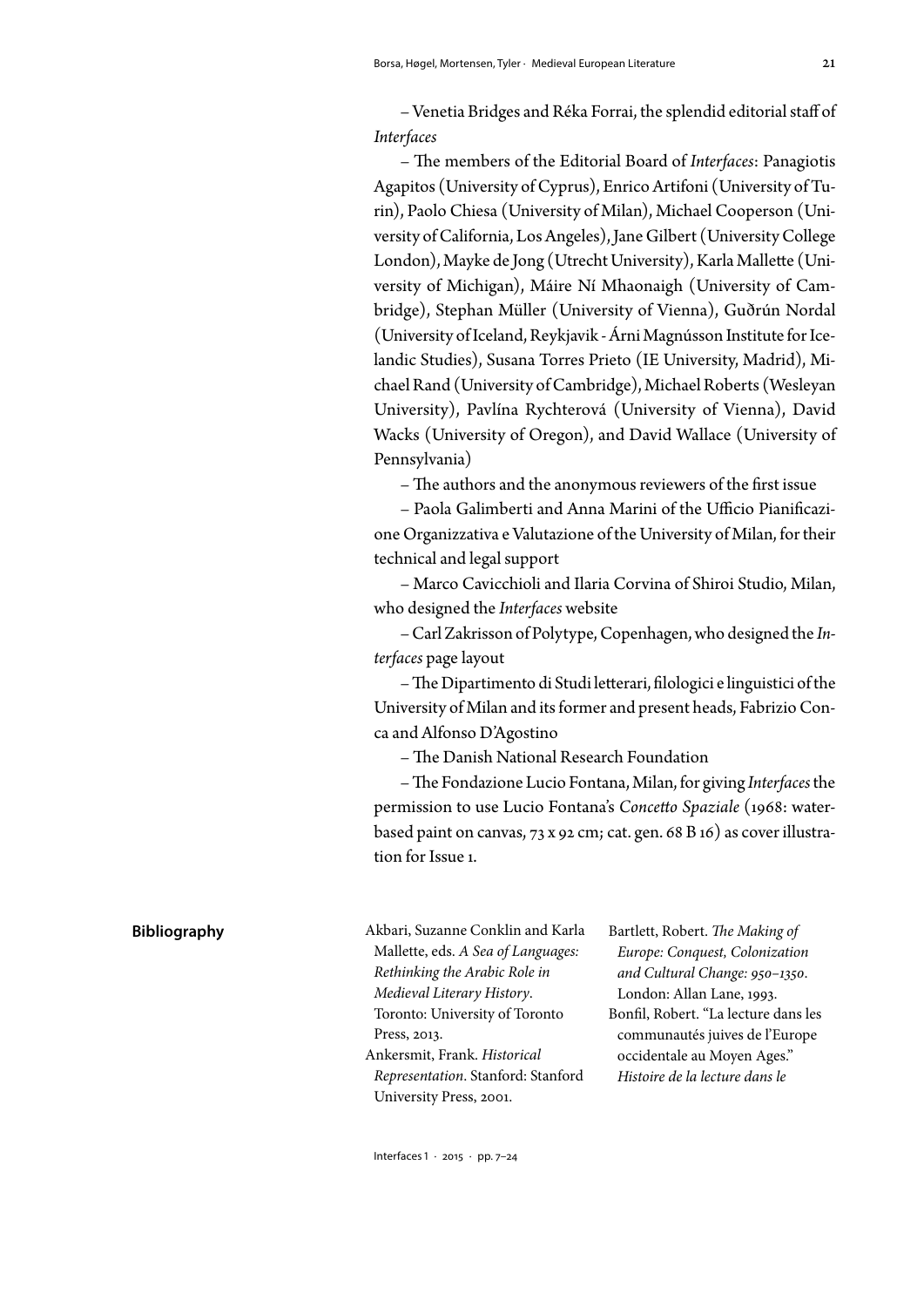*monde occidental*. Éds. Gulielmo Cavallo et Roger Chartier. Paris: Seuil, 1997. 183–219.

Borsa, Paolo. *Poesia e politica nell'Italia di Dante*. Milano: Ledizioni, 2012

Brown, Peter. *The Rise of Western Christendom: Triumph and Diversity, AD. 200–1000*. Revised edition. Chichester, West Sussex: Wiley-Blackwell, 2013.

Buringh, Eltjo. *Medieval Manuscript Production in the Latin West: Explorations with a Global Database*. Turnhout: Brepols, 2010.

Chalkokondyles, Laonikos. *The Histories*. 2 vols. Ed. and trans. Anthony Kaldellis. Dumbarton Oaks Medieval Library. Cambridge, MA: Harvard University Press, 2014.

Christys, Ann. *Christians in Al-Andalus, 711–1000*. Richmond, Surrey: Curzon Press, 2002.

- Conrady, Karl Otto. "Illusionen der Literaturgeschichte." *Klärungsversuche. Essays zu Literatur und Zeitgeschehen*. München: Allitera-Verlag, 2005 (original article 1983). 211–30.
- Copeland, Rita and Ineke Sluiter. *Medieval Grammar and Rhetoric: Language Arts and Literary Theory, AD 300–1475*. Oxford: Oxford University Press, 2009.
- Cordoni, Constanza. *Barlaam und Josaphat in der europäischen Literatur des Mittelalters. Darstellung der Stofftraditionen – Bibliographie – Studien*. Berlin: De Gruyter, 2014.
- Danto, Arthur C. *Narration and Knowledge* (including the integral text of "Analytical Philosophy of History"). With a new introduction by Lydia Goehr and a new conclusion by Frank Ankersmit.

New York: Columbia University Press, 2007. (Based on the 1985 edition; 1st ed. 1964). Davis, Kathleen. *Periodization and Sovereignty: How Ideas of Feudalism and Secularization Govern the Politics of Time*. Philadelphia: University of Pennsylvania Press, 2008. de Libera, Alain. "Les Latins parlent aux Latins." *Les Grecs, Les Arabes et nous. Enquête sur l'islamophobie savante*. Éds. Philippe Büttgen et al. Paris: Fayard, 2009. 175–215. Domínguez, César. "Medieval Literatures as a Challenge to

Comparative Literature: A Reflection on Non-National Cultural Formations." *Canadian Review of Comparative Literature, Special Issue: Quels paradigmes pour la littérature?* (2004): 399–418.

---. "Circulation in Premodern World Literature: Historical Context, Agency, and Physicality." *Primerjalna književnost* 35.1  $(2012): 37-48.$ 

[Efthymiadis](http://www.amazon.com/s/ref=dp_byline_sr_book_1?ie=UTF8&field-author=Stephanos+Efthymiadis&search-alias=books&text=Stephanos+Efthymiadis&sort=relevancerank), Stephanos, ed. *The Ashgate Research Companion to Byzantine Hagiography.* Farnham, Surrey: Ashgate, 2011.

[*Éracles*]. *Guillaume de Tyr et ses continuateurs*. Texte français du XIII<sup>e</sup> siècle, revu et annoté par M. Paulin. 2 vols. Paris: Firmin-Didot, 1879–80.

- Fokkema, Douwe and Elrud Ibsch. *Knowledge and Commitment. A Problem-oriented Approach to Literary Studies*. Amsterdam: John Benjamins, 2000.
- Franklin, Simon. *Writing, Society and Culture in Early Rus, c. 950–1300*. Cambridge: Cambridge University Press, 2002.
- Gaullier-Bougassas, Catherine, ed. *La fascination pour Alexandre le Grand dans les littératures européennes (Xe –XVIe siècle): Réinventions d'un mythe*. Turnhout: Brepols, 2015.
- Grabes, Herbert und Margit Sichert. "Literaturgeschichte, Kanon und nationale Identität." *Gedächtniskonzepte der Literaturwissenschaft. Theoretische Gründung und Anwendungsperspektiven*. Hrsg. Astrid Erll und Ansgar Nünning. Berlin: De Gruyter, 2005. 297–314.
- Guldi, Jo and David Armitage. *The History Manifesto*. Cambridge: Cambridge University Press, 2014.
- Gumbrecht, Hans-Ulrich. "A Sad and Weary History: The *Grundriss der romanischen Literaturen des Mittelalters*." *Medievalism and the Modernist Temper*. Eds. Howard R. Bloch and Stephen G. Nichols. Baltimore: Johns Hopkins University Press, 1996. 439–71.
- ---. "Shall We Continue to Write Histories of Literature?" *New Literary History* 39.3 (2008): 519–32.
- Habermas, Jürgen. *Erkenntnis und Interesse*. (Im Anhang: "Nach dreissig Jahren. Bemerkungen zu 'Erkenntnis und Interesse.'" Jürgen Habermas mit einem Nachwort von Anke Thyen). 1968. Hamburg: Meiner 2008.
- Handyside, Philip. *The Old French Translation of William of Tyre*. Turnhout: Brepols, 2015.
- [Høgel, Christian](http://findresearcher.sdu.dk/portal/en/persons/christian-hoegel(337cd941-81a2-4faa-96fc-99a9d6255289).html). ["An Early](http://findresearcher.sdu.dk/portal/en/publications/an-early-anonymous-greek-translation-of-the-qurn(7800de90-fc36-11de-aefb-000ea68e967b).html)  [Anonymous Greek Translation of](http://findresearcher.sdu.dk/portal/en/publications/an-early-anonymous-greek-translation-of-the-qurn(7800de90-fc36-11de-aefb-000ea68e967b).html)  [the Qur'ān: The Fragments from](http://findresearcher.sdu.dk/portal/en/publications/an-early-anonymous-greek-translation-of-the-qurn(7800de90-fc36-11de-aefb-000ea68e967b).html)  [Niketas Byzantios'](http://findresearcher.sdu.dk/portal/en/publications/an-early-anonymous-greek-translation-of-the-qurn(7800de90-fc36-11de-aefb-000ea68e967b).html) *Refutatio* and [the Anonymous](http://findresearcher.sdu.dk/portal/en/publications/an-early-anonymous-greek-translation-of-the-qurn(7800de90-fc36-11de-aefb-000ea68e967b).html) *Abjuratio*." *[Collectanea Christiana Orientalia](http://findresearcher.sdu.dk/portal/en/journals/collectanea-christiana-orientalia(8afc08bf-6312-4dd6-b081-a400e849307a).html)*, 7 (2010): 65–119.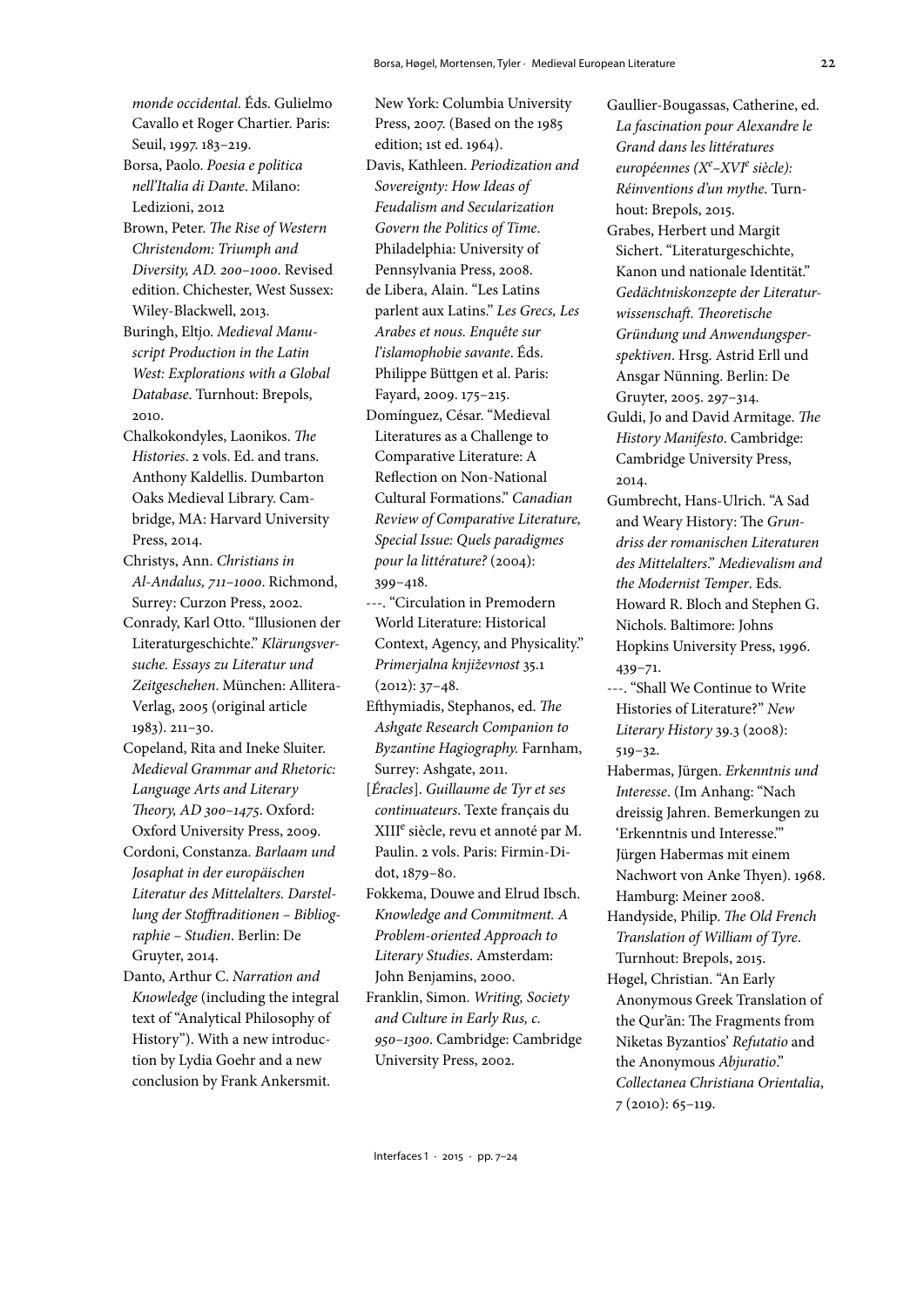- --- and Elisabetta Bartoli, eds. *Medieval Letters between Fiction and Document*. Turnhout: Brepols, 2015.
- Hutcheon, Linda. "Rethinking the National Model." *Rethinking Literary History. A Dialogue on Theory*. Eds. Linda Hutcheon and Mario J. Valdés. Oxford: Oxford University Press, 2002. 3–49.
- Issa, Mireille: *La version latine et l'adaptation française de L'*Historia rerum in partibus transmarinis gestarum *de Guillaume de Tyr*. Turnhout: Brepols, 2010.
- *Kitāb Hurūshiyūsh (Traduccíon árabe de las Historiae adversus paganos de Orosio)*. Ed. Mayte Penelas. Fuentes Arábico-Hispanas 26. Madrid: Consejo Superior de Investigaciones Científicas, 2001.
- *Liber de causis*. Hrsg. und übers. Andreas Schönfeld und Rolf Schönberger. Hamburg: Meiner, 2003.
- Mallette, Karla. *European Modernity and the Arab Mediterranean*. Philadelphia: University of Pennsylvania Press, 2010.
- *The Medieval Globe*.[On-line Journal]
- Mehtonen, Päivi. *Old Concepts and New Poetics. "Historia," "Argumentum" and "Fabula" in Twelfth- and Early Thirteenth-Century Latin Poetics of Fiction*. Helsinki: Societas Scientarum Fennica, 1996.
- Minnis, Alastair and Ian Johnson eds. *The Cambridge History of Literary Criticism. Volume 2: The Middle Ages*. Cambridge: Cambridge University Press, 2009. Mortensen, Lars Boje. "The
- Diffusion of Roman Histories in the Middle Ages: A List of Orosius, Eutropius, Paulus

Diaconus, and Landolfus Sagax Manuscripts." *Filologia mediolatina* 6–7 (2000): 101–200. ---. "Nordic Medieval Texts: Beyond 'Literature' and 'Sources'. Reflections on Expanding Interdisciplinary Border Zones." *Saga-Book. Viking Society for Northern Research* (2014): 95–112. Munslow, Alun. *Narrative and History*. London: Palgrave MacMillan, 2007. Munslow, Alun. *A History of History*. London: Routledge, 2012. *Old English Orosius*, ed. Janet Bately. Early English Texts Society, s.s. 6. London: Oxford University Press, 1980. And for a modern English translation: *The Old English History of the World by Orosius*, ed. Malcolm Godden, Dumbarton Oaks Medieval Library. Cambridge, MA: Harvard University Press, forthcoming 2016. Orosius. *Historiarum adversum paganos libri VII*. Ed. Karl Zangemeister. Corpus Scriptorum Ecclesiasticorum Latinorum 5. Wien: Teubner, 1882. ---. S*even Books of History against the Pagans*. Ed. and trans. Andrew T. Fear. Translated Texts

for Historians 54. Liverpool: Liverpool University Press, 2010. ---. *Delle storie contra i pagani di Paolo Orosio libri VII, volgarizzamento di Bono Giamboni*. Pubblicato e illustrato con note dal dott. Francesco Tassi. Firenze: per T. Baracchi, 1849.

Perkins, David. *Is Literary History Possible?* Baltimore: Johns Hopkins University Press, 1992. Pettitt, Thomas. "Media Dynamics and the Lessons of History: The 'Gutenberg Parenthesis' as Restoration Topos." *A Companion to New Media Dynamics*. Eds.

Jean Burgess, John Hartley and Axel Bruns. Oxford: Wiley-Blackwell, 2013. 53–72.

- Raffensberger, Christian. *Reimagining Europe: Kievan Rus' in the Medieval World*. Cambridge, MA: Harvard University Press, 2012.
- Reuter, Timothy. "Medieval Ideas of Europe and their Modern Historians." *History Workshop Journal* 33 (1992): 176–80.
- Rigney, Ann. "Transforming Memory and the European Project." *New Literary History* 43:4 (2012): 607–28.
- Sahner, Christian C. "From Augustine to Islam: Translation and History in the Arabic Orosius." *Speculum* 88 (2013): 905–31.
- Strootman Rolf and Michele Campopiano, eds. *De klassieke oudheid in de islamitische wereld*. Special issue of *Lampas: Tijdschrift voor classici*, 46 (2013).
- Tyler, Elizabeth M., ed. *Conceptualizing Multilingualism in England, c. 800–c. 1250*. Turnhout: Brepols, 2011.
- Uhlig, Marion et Yasmina Foehr-Janssens, eds. *D'Orient en Occident. Les recueils de fables enchâssées avant les* Mille et une Nuits *de Galland (*Barlaam et Josaphat, Calila et Dimna, Disciplina clericalis, Roman des Sept Sages*)*. Turnhout: Brepols 2014.
- Verkholantsev, Julia. *The Slavic Letters of St. Jerome. The History of the Legend and its Legacy, or, How the Translator of the Vulgate Became an Apostle of the Slavs*. DeKalb: Northern Illinois University Press, 2014. Wallace, David, ed. *Europe: A Literary History, 1348–1418*. 2 vols. Oxford: Oxford University Press,

forthcoming 2015.